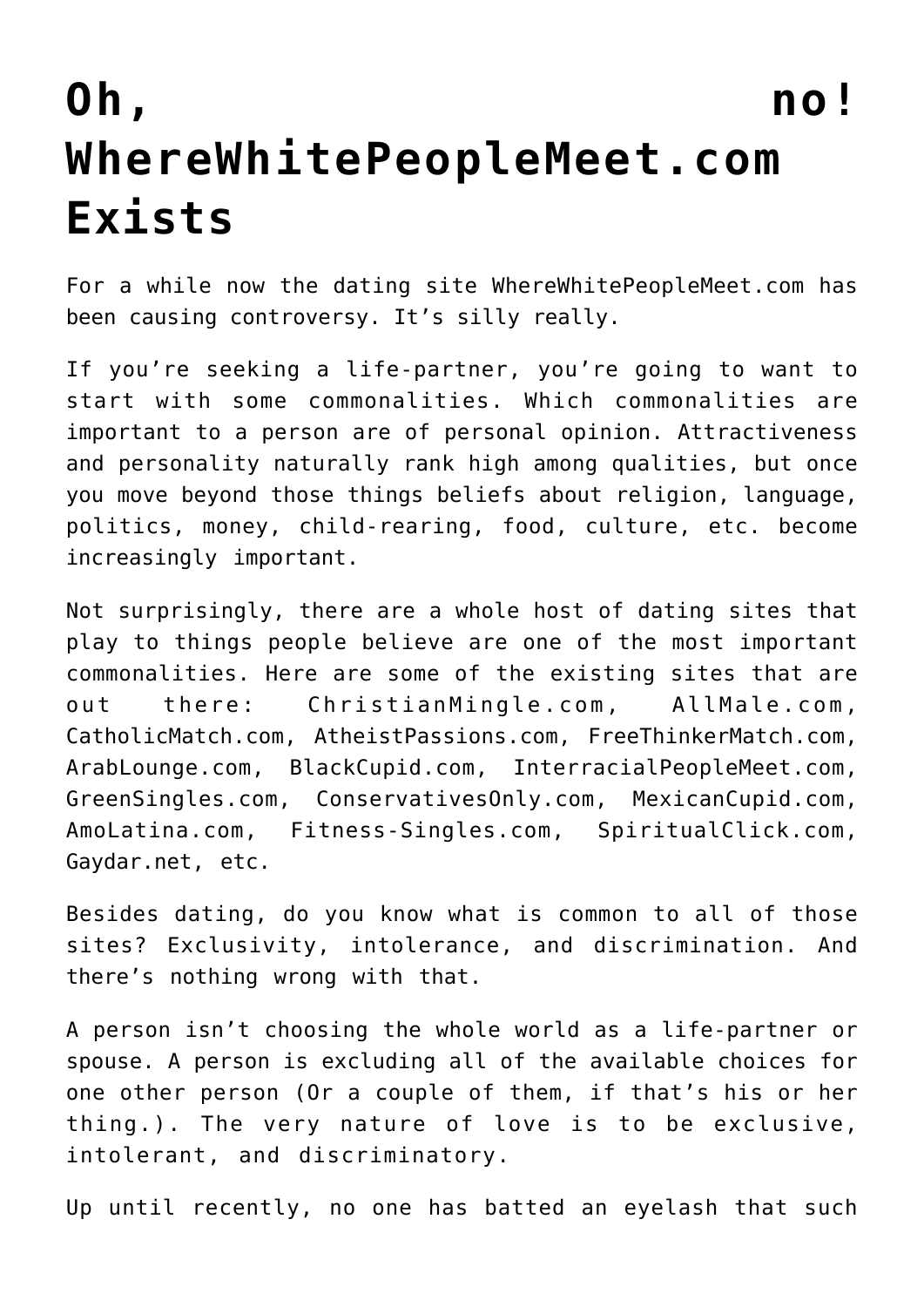diverse dating sites exist. But then Sam and Jodie Russell created WhereWhitePeopleMeet.com. Now, all hell has broken loose with cries of racism and intolerance.

What's humorous about the cries, though, is the sneaky recognition that they are hypocritical. Consider this bit from *ABC News:*

"Niche dating websites, such as ChristianMingle.com, OurTime.com and BlackPeopleMeet.com, are helping users weed out their dating pools, but there is a new site that has many questioning how far preference can go until they are considered offensive.

Sam and Jodie Russell are the masterminds behind the twomonth-old dating website, WhereWhitePeopleMeet.com. They launched their business with a giant billboard in their hometown of Salt Lake City, Utah — a region where the population is more than 90 percent white.

'We are not racist at all, without question,' Sam Russell said. 'Our lifestyle shows it. The things we do. The people we associate with. The way we conduct ourselves each and every day proves it.'

The billboard caused such offense that the city made them take it down. Sam Russell said they knew their site was controversial and they expected backlash from it. In fact, they are hoping to turn that public outrage into profit.

The site has been the butt of many jokes from the late night talk show hosts but it also encapsulated the controversy surrounding race and online dating. But Russell said users on their site are not required to check a white racial preference nor are they kicked off for not being white, even though the name would suggest otherwise."

If you read between the lines, you can sense the intellectual squirming necessary to justify a site like BlackPeopleMeet.com